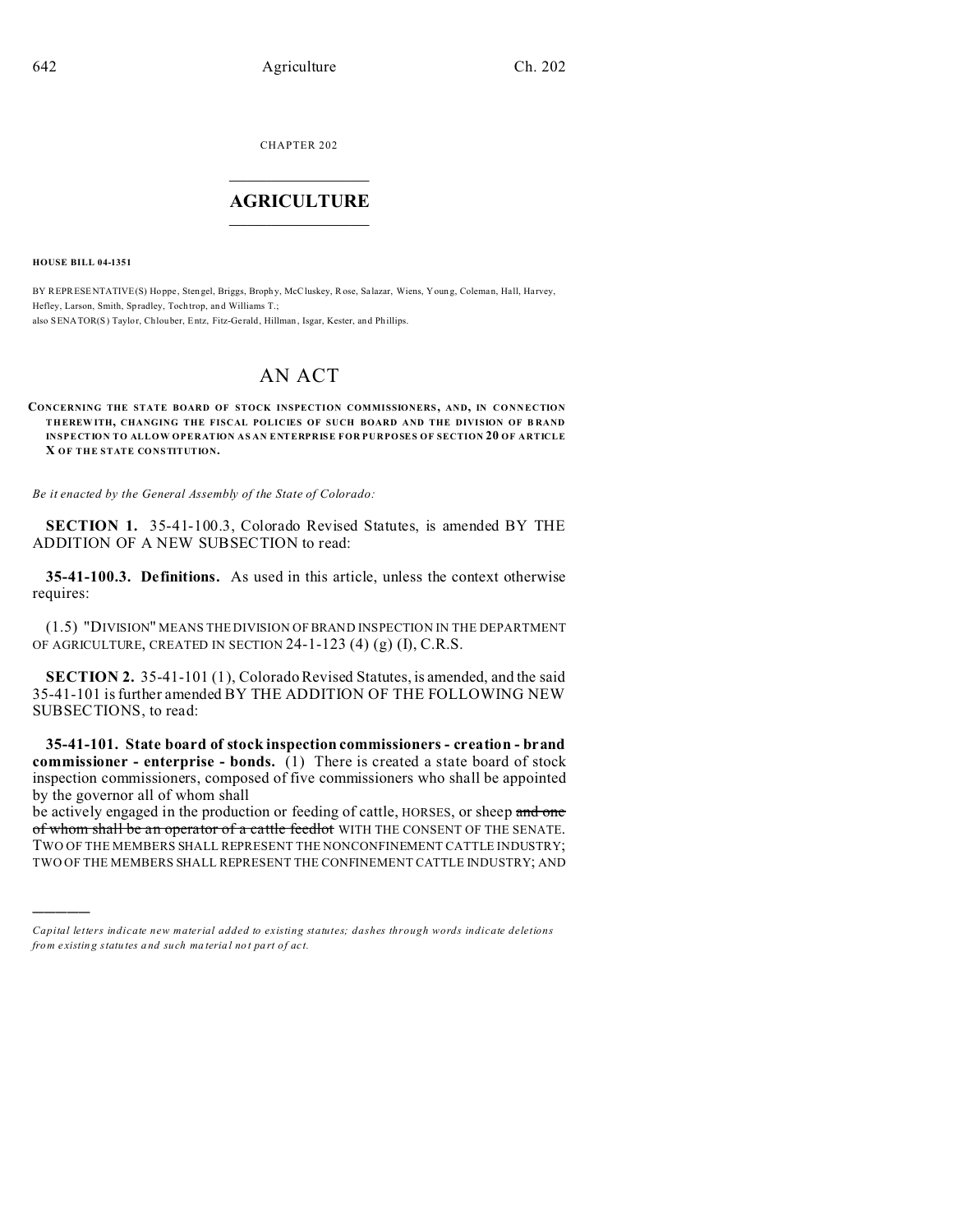ONE SHALL HAVE BROAD GENERAL KNOWLEDGE OF THE COLORADO LIVESTOCK INDUSTRY AND SHALL REPRESENT THE COMMODITY, OTHER THAN THE CONFINEMENT AND NONCONFINEMENT CATTLE INDUSTRIES, WITH THE LARGEST PERCENTAGE OF CHARGED FEES. The members of the board shall be appointed in such manner as will at all times represent as nearly as possible all sections of the state wherein livestock is a major activity, but at no time shall any two members be residents of the same particular section of the state. The term of office of said commissioners shall be for a period of four years. Persons holding office on June 15, 1987, are subject to the provisions of section 24-1-137, C.R.S. Members may be removed for cause by the governor. They shall serve without compensation except for actual and necessary traveling expenses. The board shall meet monthly unless, in case of emergency, declared in writing by the governor, a special meeting is deemed advisable.

(5) (a) THE DIVISION AND THE BOARD SHALL CONSTITUTE AN ENTERPRISE FOR THE PURPOSES OF SECTION 20 OF ARTICLE X OF THE STATE CONSTITUTION, SO LONG AS THE BOARD RETAINS THE AUTHORITY TO ISSUE REVENUE BONDS AND THE BOARD AND THE DIVISION RECEIVE LESS THAN TEN PERCENT OF THEIR TOTAL ANNUAL REVENUES IN GRANTS, AS DEFINED IN SECTION 24-77-102 (7),C.R.S., FROM ALL COLORADO STATE AND LOCAL GOVERNMENTS COMBINED. SO LONG AS IT CONSTITUTES AN ENTERPRISE PURSUANT TO THIS SECTION, THE DIVISION AND THE BOARD SHALL NOT BE SUBJECT TO ANY OF THE LIMITATIONS IMPOSED BY SECTION 20 OF ARTICLE X OF THE STATE CONSTITUTION.

(b) THE ENTERPRISE CREATED PURSUANT TO THIS SECTION SHALL HAVE ALL THE POWERS AND DUTIES AUTHORIZED BY THIS TITLE WITH REGARD TO THE BOARD AND THE DIVISION.

(c) NOTHING IN THIS SECTION SHALL BE CONSTRUED TO LIMIT OR RESTRICT THE AUTHORITY OF THE DIVISION TO EXPEND ITS REVENUES CONSISTENT WITH THE PROVISIONS OF THIS ARTICLE AND ARTICLES 41, 41.5, 43, 44, 46, 47, 53, 53.5, 55, 57, AND 57.8 OF THIS TITLE.

(6) (a) THE BOARD MAY, BY RESOLUTION THAT MEETS THE REQUIREMENTS OF SUBSECTION (7) OF THIS SECTION, AUTHORIZE AND ISSUE REVENUE BONDS IN AN AMOUNT NOT TO EXCEED TEN MILLION DOLLARS IN THE AGGREGATE FOR EXPENSES OF THE DIVISION. THE BONDS MAY BE ISSUED ONLY AFTER APPROVAL BY BOTH CHAMBERS OF THE GENERAL ASSEMBLY, ACTING EITHER BY BILL OR BY JOINT RESOLUTION, AND AFTER APPROVAL BY THE GOVERNOR IN ACCORDANCE WITH SECTION 39 OF ARTICLE V OF THE STATE CONSTITUTION. THE BONDS SHALL BE PAYABLE ONLY FROM MONEYS ALLOCATED TO THE DIVISION FOR EXPENSES OF THE DIVISION PURSUANT TO SECTION 35-41-102.

(b) ALL BONDS ISSUED BY THE BOARD SHALL SPECIFY THAT:

(I) NO HOLDER OF ANY BONDS MAY COMPEL THE STATE OR ANY SUBDIVISION THEREOF TO EXERCISE ITS APPROPRIATION OR TAXING POWER; AND

(II) THE BONDS DO NOT CONSTITUTE A DEBT OR FINANCIAL OBLIGATION OF THE STATE AND ARE PAYABLE ONLY FROM THE NET REVENUES ALLOCATED TO THE DIVISION FOR EXPENSES AS DESIGNATED IN THE BONDS.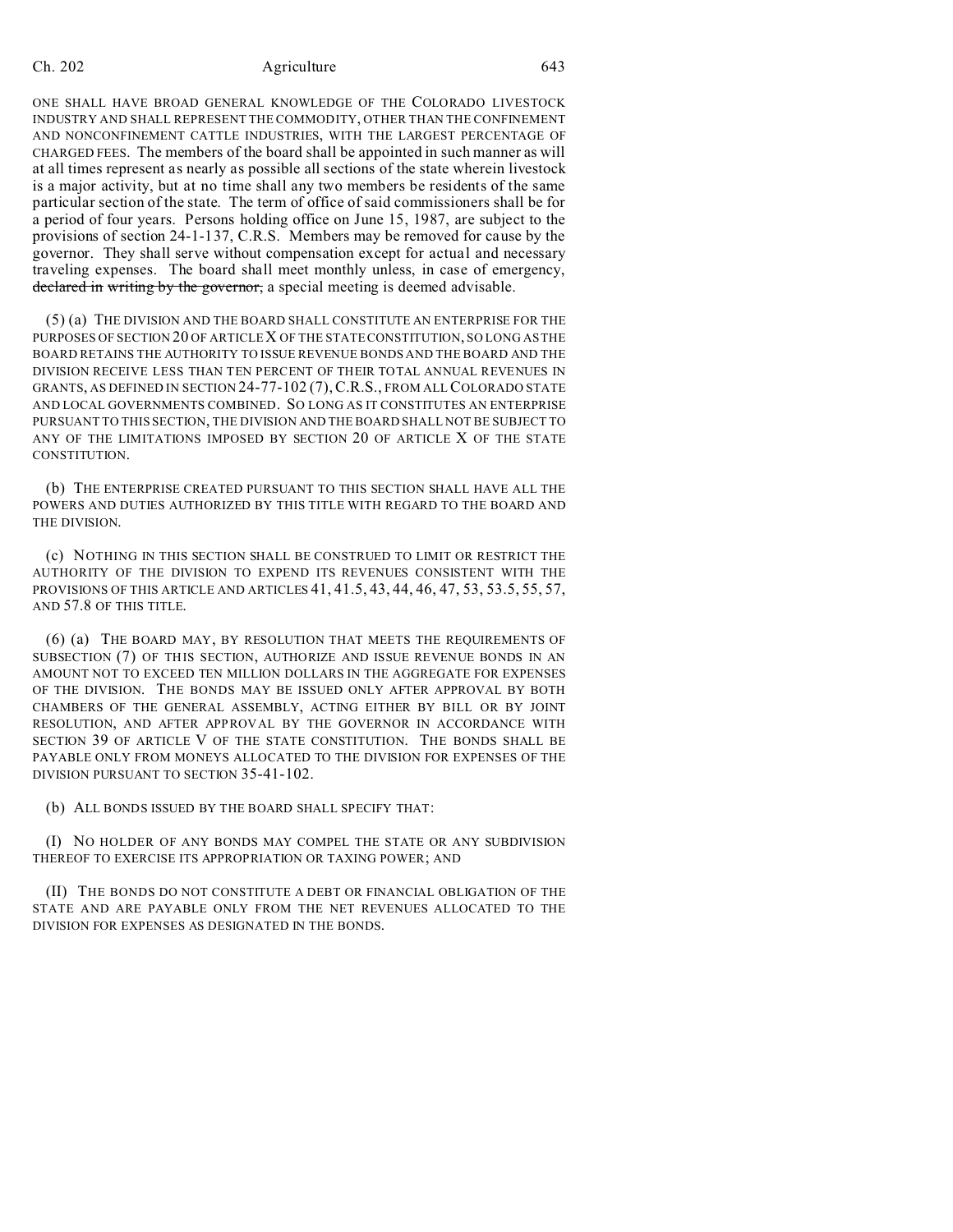(7) (a) A RESOLUTION AUTHORIZING THE ISSUANCE OF BONDS UNDER THE TERMS OF THIS SECTION SHALL STATE:

(I) THE DATE OF ISSUANCE OF THE BONDS;

(II) A MATURITY DATE OR DATES DURING A PERIOD NOT TO EXCEED THIRTY YEARS AFTER THE DATE OF ISSUANCE OF THE BONDS;

(III) THE INTEREST RATE OR RATES ON, AND THE DENOMINATION OR DENOMINATIONS OF, THE BONDS; AND

(IV) THE MEDIUM OF PAYMENT OF THE BONDS AND THE PLACE WHERE THE BONDS WILL BE PAID.

(b) A RESOLUTION AUTHORIZING THE ISSUANCE OF BONDS UNDER THE TERMS OF THIS SECTION MAY:

(I) STATE THAT THE BONDS ARE TO BE ISSUED IN ONE OR MORE SERIES;

(II) STATE A RANK OR PRIORITY OF THE BONDS; AND

(III) PROVIDE FOR REDEMPTION OF THE BONDS PRIOR TO MATURITY, WITH OR WITHOUT PREMIUM.

(8) BONDS ISSUED PURSUANT TO THE TERMS OF THIS SECTION MAY BE SOLD AT PUBLIC OR PRIVATE SALE. IF BONDS ARE TO BE SOLD AT A PUBLIC SALE, THE BOARD SHALL ADVERTISE THE SALE IN ANY MANNER THE BOARD DEEMS APPROPRIATE. ALL BONDS ISSUED PURSUANT TO THE TERMS OF THIS SECTION SHALL BE SOLD AT A PRICE NOT LESS THAN THE PAR VALUE THEREOF, TOGETHER WITH ALL ACCRUED INTEREST TO THE DATE OF DELIVERY.

(9) NOTWITHSTANDING ANY PROVISION OF LAW TO THE CONTRARY, ALL BONDS ISSUED PURSUANT TO THIS SECTION ARE NEGOTIABLE.

(10) (a) A RESOLUTION PERTAINING TO ISSUANCE OF BONDS UNDER THIS SECTION MAY CONTAIN COVENANTS AS TO:

(I) THE PURPOSE TO WHICH THE PROCEEDS OF SALE OF THE BONDS MAY BE APPLIED AND TO THE USE AND DISPOSITION THEREOF;

(II) SUCH MATTERS AS ARE CUSTOMARY IN THE ISSUANCE OF REVENUE BONDS, INCLUDING, WITHOUT LIMITATION, THE ISSUANCE AND LIEN POSITION OF OTHER OR ADDITIONAL BONDS; AND

(III) BOOKS OF ACCOUNT AND THE INSPECTION AND AUDIT THEREOF.

(b) A RESOLUTION MADE PURSUANT TO THIS SECTION SHALL BE DEEMED A CONTRACT WITH THE HOLDERS OF THE BONDS, AND THE DUTIES OF THE BOARD UNDER THE RESOLUTION SHALL BE ENFORCEABLE BY ANY APPROPRIATE ACTION IN A COURT OF COMPETENT JURISDICTION.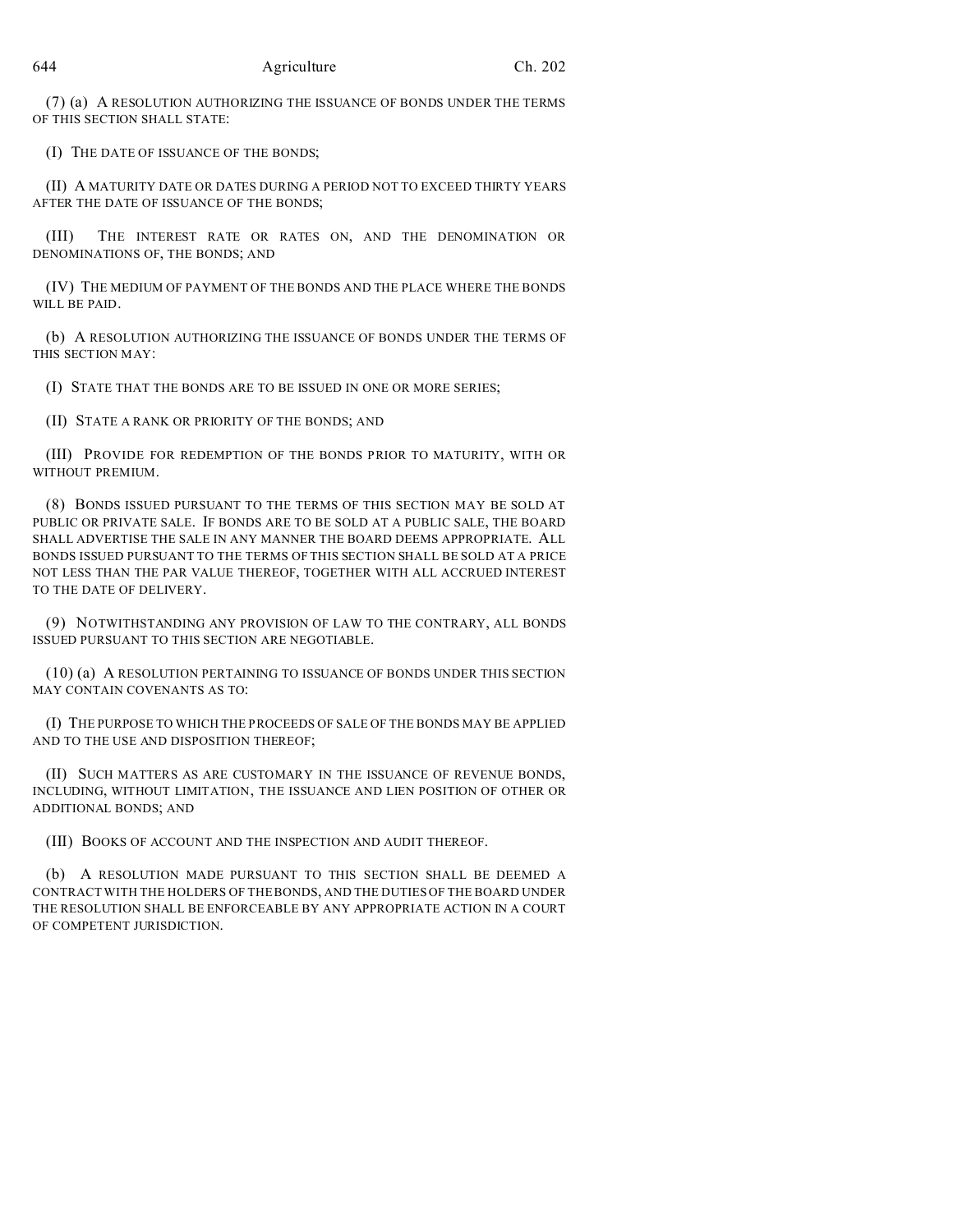(11) BONDS ISSUED UNDER THIS SECTION AND BEARING THE SIGNATURES OF THE BOARD MEMBERS IN OFFICE ON THE DATE OF THE SIGNING SHALL BE DEEMED VALID AND BINDING OBLIGATIONS REGARDLESS OF WHETHER, PRIOR TO DELIVERY AND PAYMENT OF THE BONDS, ANY OR ALL OF THE PERSONS WHOSE SIGNATURES APPEAR THEREON HAVE CEASED TO BE MEMBERS OF THE BOARD.

(12) (a) EXCEPT AS OTHERWISE PROVIDED IN THE RESOLUTION AUTHORIZING THE BONDS, ALL BONDS OF THE SAME ISSUE UNDER THIS SECTION SHALL HAVE A PRIOR AND PARAMOUNT LIEN ON THE NET REVENUES PLEDGED THEREFOR. THE BOARD MAY PROVIDE FOR PREFERENTIAL SECURITY FOR ANY BONDS, BOTH PRINCIPAL AND INTEREST, TO BE ISSUED UNDER THIS SECTION TO THE EXTENT DEEMED FEASIBLE AND DESIRABLE BY THE BOARD OVER ANY BONDS THAT MAY BE ISSUED THEREAFTER.

(b) BONDS OF THE SAME ISSUE OR SERIES ISSUED UNDER THIS SECTION SHALL BE EQUALLY AND RATABLY SECURED, WITHOUT PRIORITY BY REASON OF NUMBER, DATE, SALE, EXECUTION, OR DELIVERY, BY A LIEN ON THE NET REVENUE PLEDGED IN ACCORDANCE WITH THE TERMS OF THE RESOLUTION AUTHORIZING THE BONDS.

**SECTION 3.** 24-77-102 (7) (b), Colorado Revised Statutes, is amended BY THE ADDITION OF A NEW SUBPARAGRAPH to read:

**24-77-102. Definitions - repeal.** As used in this article, unless the context otherwise requires:

(7) (b) "Grant" does not include:

(V) ANY REVENUES RECEIVED BY THE DIVISION OF BRAND INSPECTION CREATED IN SECTION 24-1-123 (4) (g) (I).

**SECTION 4.** The introductory portion to 35-41-102 (1), Colorado Revised Statutes, is amended to read:

**35-41-102. Brand inspection fund - estray fund.** (1) All moneys coming into the hands of the state board of stock inspection commissioners from the sale of estray animals shall constitute and be known as the estray fund, which fund is hereby CREATED AND continuously appropriated to the board, and shall be kept in an account separate and distinct from other accounts, in conformity with rules to be prescribed by said board. THE ESTRAY FUND IS AN ESCROW FUND THAT THE BOARD SHALL KEEP IN TRUST FOR THE OWNER OF THE ESTRAY ANIMAL FOR SIX YEARS AFTER THE DATE THE PROCEEDS FROM THE SALE OF THE ANIMAL WERE DEPOSITED IN THE FUND. IF THE OWNER SUBMITS SUITABLE PROOF OF OWNERSHIP TO THE BOARD WITHIN THE SIX-YEAR PERIOD, THE BOARD SHALL PAY TO THE OWNER THE PROCEEDS FROM THE SALE. IF NO SUCH PROOF HAS BEEN SUBMITTED WITHIN THE SIX-YEAR PERIOD, THE BOARD MAY EXPEND THE PROCEEDS PURSUANT TO THIS SECTION. All other funds of said REVENUES COMING INTO THE HANDS OF THE board, including fees collected for the inspection of cattle, shall constitute and be known as the brand inspection fund, of said board, which shall be kept in conformity with the rules to be prescribed by said THE board. The board is authorized, in the administration of the brand inspection fund, to maintain an accounts receivable system for the collection of all moneys to be credited to said THE fund. The board is authorized to expend, of the base appropriation allocated to the brand inspection division to offset the indirect costs of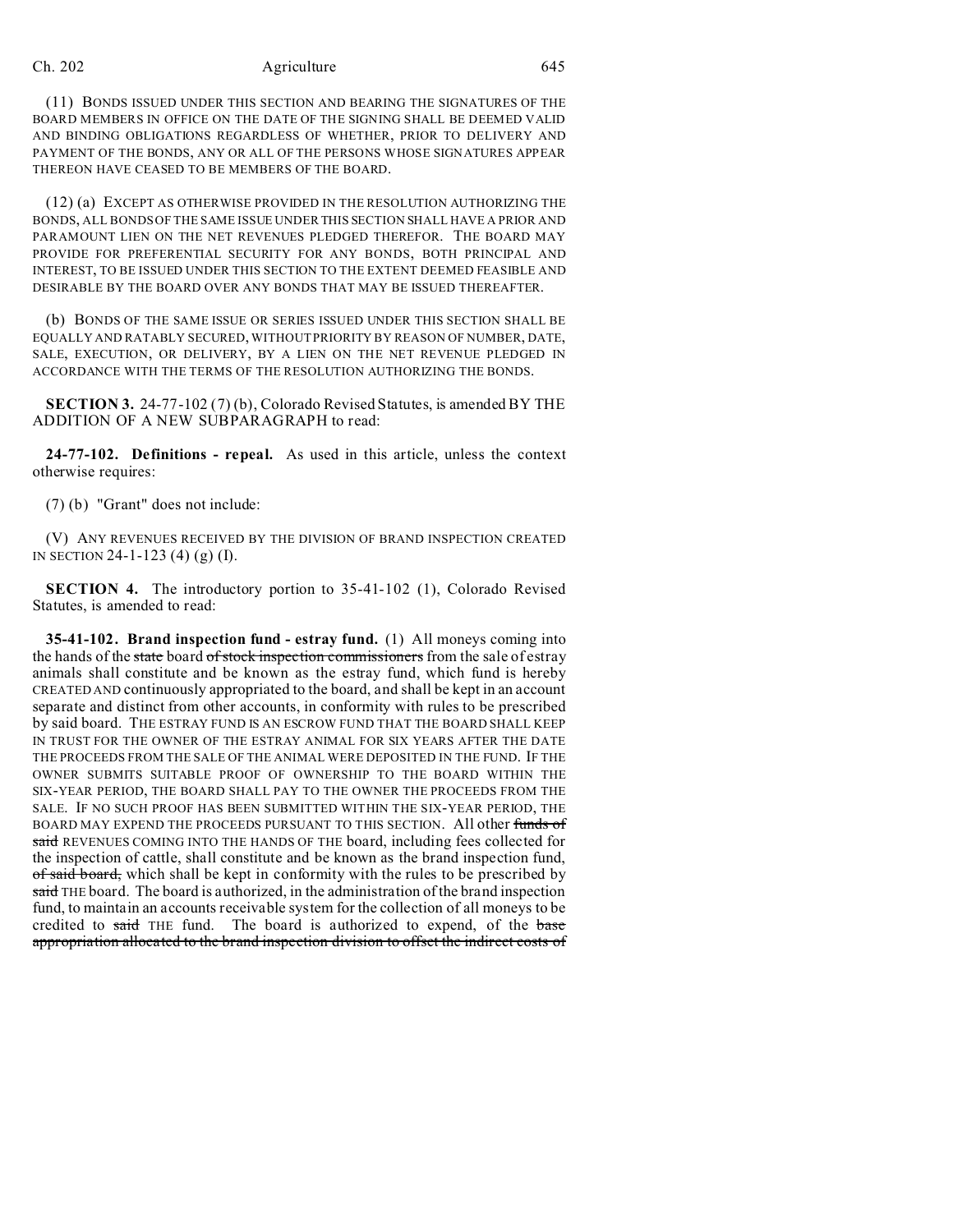the board: REVENUES IN THE ESTRAY FUND AND THE BRAND INSPECTION FUND:

**SECTION 5.** 35-41-104 (1), (1.5), (2), (4), (4.5), (7), and (8), Colorado Revised Statutes, are amended, and the said 35-41-104 is further amended BY THE ADDITION OF A NEW SUBSECTION, to read:

**35-41-104. Board's authority to impose fees and charges - rules.** (1) **Bovine livestock.** (a) The board is hereby authorized to levy and collect, through authorized brand inspectors, a per-head inspection fee of not more than forty cents IN AN AMOUNT DETERMINED BY THE BOARD BY RULE on all bovine livestock inspected; except that the charges for livestock shipped directly to a licensed slaughter plant are as follows: For the first five hundred head per owner per certificate, two cents below the set inspection fee, and for over five hundred head per owner per certificate, five cents below the set inspection fee. Such sliding scale charges shall take effect at such time as the set inspection fee exceeds thirty-four cents. The inspection fee established pursuant to this paragraph (a) shall apply when any bovine livestock are being consigned to a Colorado-licensed public livestock market.

(b) In addition, the board is authorized to levy and collect, through authorized brand inspectors, a minimum fee of not more than ten dollars IN AN AMOUNT DETERMINED BY THE BOARD BY RULE from each person, company, or corporation requesting the brand inspection or from whom a brand inspection is required by law; except that, when cattle which THAT are owned by more than one person are inspected at one site, only one such minimum fee shall be collected. The minimum fee shall be due and payable to the inspector when the inspector arrives at the designated inspection point, whether or not an inspection of the livestock actually takes place.

(1.5) **Equine livestock.** (a) The board is hereby authorized to levy and collect, through authorized brand inspectors, a per-head inspection fee of not more than one dollar IN AN AMOUNT DETERMINED BY THE BOARD BY RULE on all equine livestock inspected. The inspection fee established pursuant to this paragraph (a) shall apply when any equine livestock are being consigned to a Colorado-licensed public livestock market.

(b) In addition, the board is authorized to levy and collect, through authorized brand inspectors, a minimum fee of not more than ten dollars IN AN AMOUNT DETERMINED BY THE BOARD BY RULE from each person, company, or corporation requesting the brand inspection or from whom a brand inspection is required by law. The minimum fee shall be due and payable to the inspector when the inspector arrives at the designated inspection point, whether or not an inspection of the livestock actually takes place.

(2) It is the duty of all authorized Colorado brand inspectors to inspect all livestock, except such as are exempt by law, that are offered for sale or to be moved interstate or intrastate and to collect the fees established pursuant to subsections (1) and  $(1.5)$  of this section. Within the limits prescribed by this subsection  $(2)$ , The board shall determine the amount of the fees that shall be collected by authorized brand inspectors from the owner or person in charge of said livestock before issuing a certificate of brand inspection granting leave to the owner or person in charge to offer the brand inspected livestock for sale or movement interstate or intrastate. The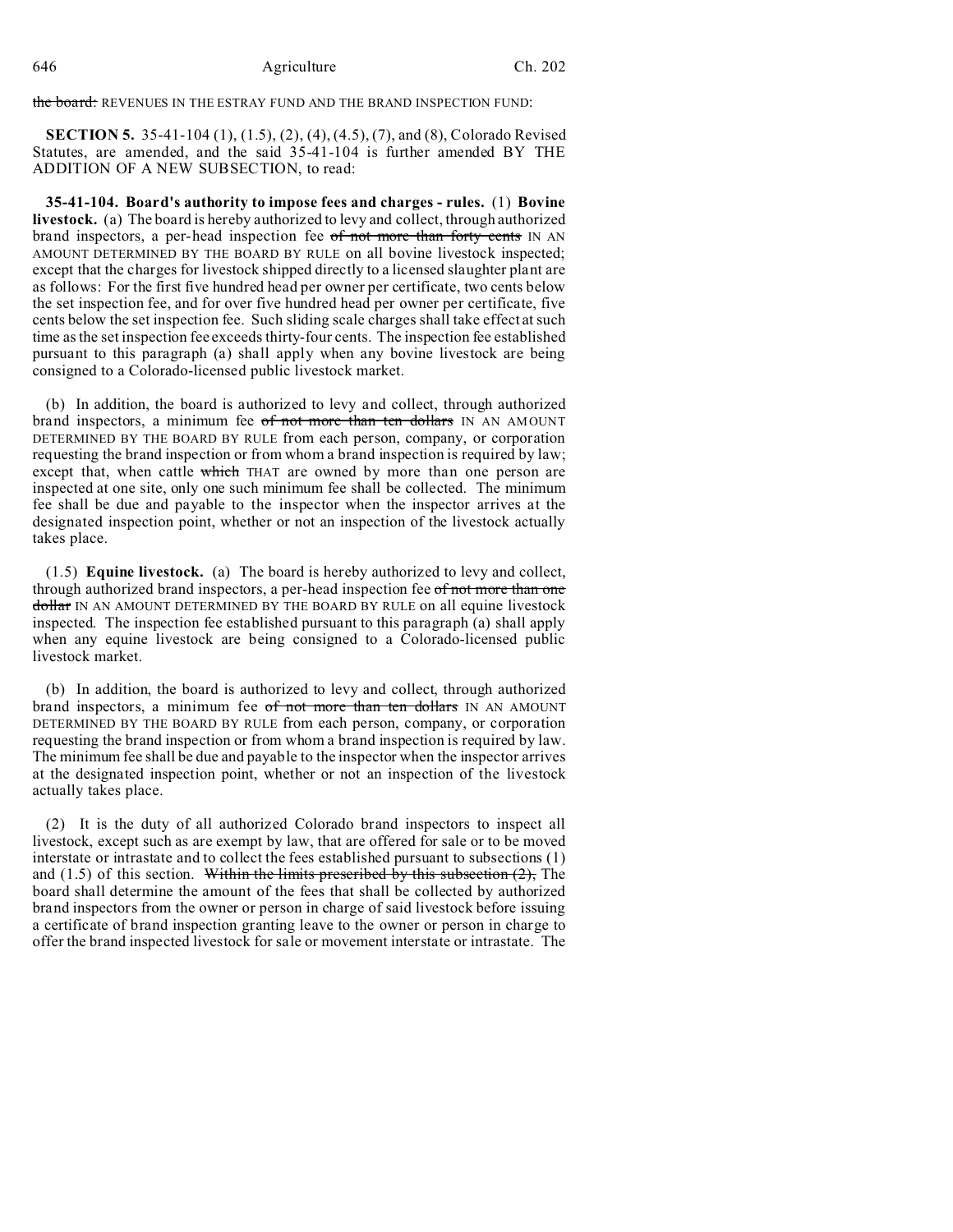fees so collected shall be reported and transmitted to the board at such time and in such manner as the board shall by regulation RULE require.

(4) **Minimum fee when inspection required by law - bovine livestock.** A minimum fee of not more than ten dollars IN AN AMOUNT DETERMINED BY THE BOARD BY RULE shall be collected from each person, company, or corporation requesting the brand inspection or from whom a brand inspection is required by law; except that, when bovine livestock owned by more than one person are inspected at one site, only one minimum fee shall be collected. No minimum fee shall be required when bovine livestock are consigned for sale at a Colorado-licensed public livestock market.

(4.5) **Minimum fee when inspection required by law - equine livestock.** A minimum fee of not more than ten dollars IN AN AMOUNT DETERMINED BY THE BOARD BY RULE shall be collected from each person, company, or corporation requesting the brand inspection or from whom a brand inspection is required by law. No minimum fee shall be required when equine livestock are consigned for sale at a Colorado-licensed public livestock market.

(7) An inspection fee  $of$  not more than thirty cents IN AN AMOUNT DETERMINED BY THE BOARD BY RULE shall be collected for each hide inspected as provided in section 35-53-115.

(8) The board shall determine, and publish in their ITS rules, and regulations, what WHICH inspection fees can be carried on an accounts receivable basis. No such account shall be carried for a period which THAT exceeds one month.

(11) ANY RULE ADOPTED BY THE BOARD TO DETERMINE THE AMOUNT OF A FEE AUTHORIZED BY THIS TITLE SHALL BE SUBJECT TO ARTICLE 4 OF TITLE 24, C.R.S.; EXCEPT THAT:

(a) THE BOARD SHALL PROVIDE THE LIVESTOCK INDUSTRY WITH THIRTY DAYS' NOTICE OF ANY FEE CHANGE PROPOSAL AND OF THE DATE AND LOCATION OF AN INFORMATIONAL MEETING AT WHICH THE CHANGES SHALL BE DISCUSSED;

(b) AT OR AFTER THE NEXT REGULARLY SCHEDULED BOARD MEETING AFTER SUCH INFORMATIONAL MEETING, THE BOARD MAY SET THE FEES; AND

(c) THE FEE CHANGE SHALL TAKE EFFECT AT LEAST NINETY DAYS AFTER THE BOARD SETS THE FEES.

**SECTION 6.** 35-43-105 (1), Colorado Revised Statutes, is amended to read:

**35-43-105. Fee to record brands - unlawful use - penalty.** (1) Any person, association, or corporation desiring to adopt any A brand, not then being the recorded brand of another person, association, or corporation, shall forward to the state board of stock inspection commissioners a facsimile of the desired brand, together with a written application to adopt such brand, and shall accompany the same with a fee of twenty-five dollars IN AN AMOUNT DETERMINED BY THE BOARD BY RULE. Upon receipt of such THE facsimile and fee, the state board of stock inspection commissioners shall record the same BRAND, unless such THE brand stands of record as OR IS IN CONFLICT WITH that of some other person, association, or corporation, or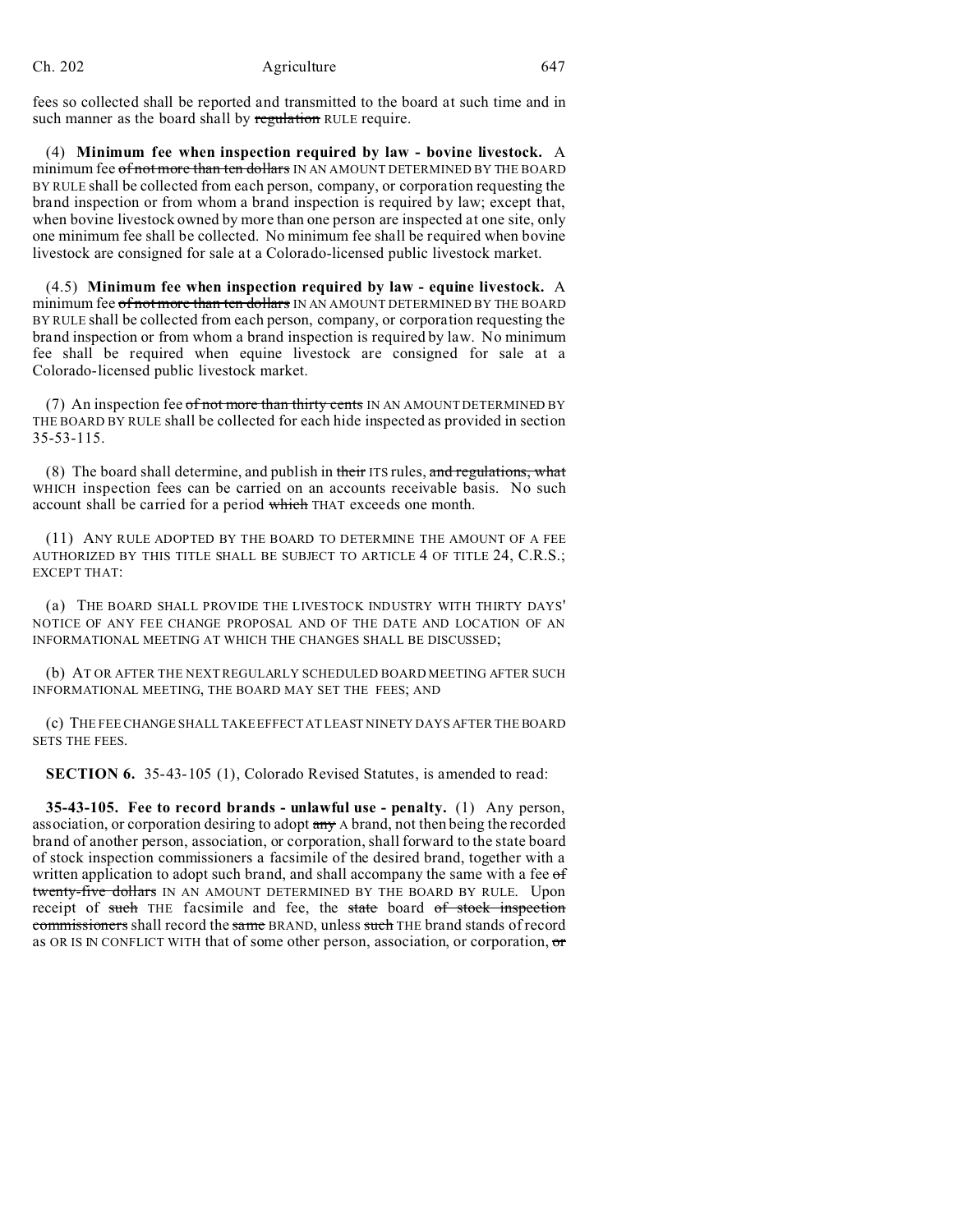648 Agriculture Ch. 202

is in conflict with the same in which case the state board of stock inspection commissioners shall not record the same BRAND but shall return such THE facsimile and fee to the FORWARDING party. sending the same.

**SECTION 7.** 35-43-109, Colorado Revised Statutes, is amended to read:

**35-43-109. Brands personal property - recording by board - rules - effect.** Any brand recorded shall be the property of the person, association, or corporation causing such record to be made and shall be subject to sale, assignment, transfer, devise, and descent as personal property. Instruments of writing evidencing the sale of such brand, assignment, or transfer shall be recorded by the state board of stock inspection commissioners, and the fee for recording such sale, assignment, or transfer shall be twenty-five dollars IN AN AMOUNT DETERMINED BY THE BOARD BY RULE. The recording of such instruments of writing shall have the same force and effect as to third parties as the recording of instruments affecting real estate, and a certified copy of the record of any such instrument may be introduced in evidence the same as is provided for the certified copies of instruments affecting real estate.

**SECTION 8.** 35-43-115 (1), Colorado Revised Statutes, is amended to read:

**35-43-115. Assessment of brands - rules.** (1) (a) To revise and disencumber the brand records of unused brands and to provide funds REVENUES with which to publish new brand books and otherwise assist in the operational cost of the division of brand inspection, the state board of stock inspection commissioners has the authority to impose an assessment not to exceed thirty dollars per year or any fraction of a year and not to exceed one hundred fifty dollars in any one assessment period, IN AN AMOUNT DETERMINED BY THE BOARD BY RULE on every brand recorded in the office of the state board of stock inspection commissioners on or before January 1, 2002, to cover the five-year period beginning on January 1, 2002, and ending on December 31, 2006, and like assessments covering every five years thereafter; EXCEPT THAT, NOTWITHSTANDING ANY OTHER REQUIREMENT OF THIS SECTION:

(I) THE BOARD MAY TEMPORARILY CHANGE THE PERIOD OF A BRAND'S ASSESSMENT TO ONE, TWO, THREE, OR FOUR YEARS SO THAT APPROXIMATELY EQUAL NUMBERS OF BRANDS ARE SUBSEQUENTLY ASSESSED FOR FIVE-YEAR PERIODS IN EACH SUCCESSIVE FIVE-YEAR PERIOD; AND

(II) IF THE PERIOD OF AN ASSESSMENT IS CHANGED PURSUANT TO SUBPARAGRAPH (I) OF THIS PARAGRAPH (a):

(A) THE FEE FOR THE SHORTENED ASSESSMENT PERIOD SHALL BE PROPORTIONATELY DECREASED; AND

(B) THE SUBSEQUENT ASSESSMENT PERIOD SHALL REVERT TO FIVE YEARS.

(b) It is the duty of the board to notify every owner of a recorded brand of such assessment through the United States mail by letter addressed to the owner at the owner's post-office address as given in the brand records. The assessment shall be due and payable within ninety days after January 1 of the assessment year. If any owner of a recorded brand fails or refuses to pay such THE assessment within said THE ninety days, the board may mail a second notice by certified mail. If, within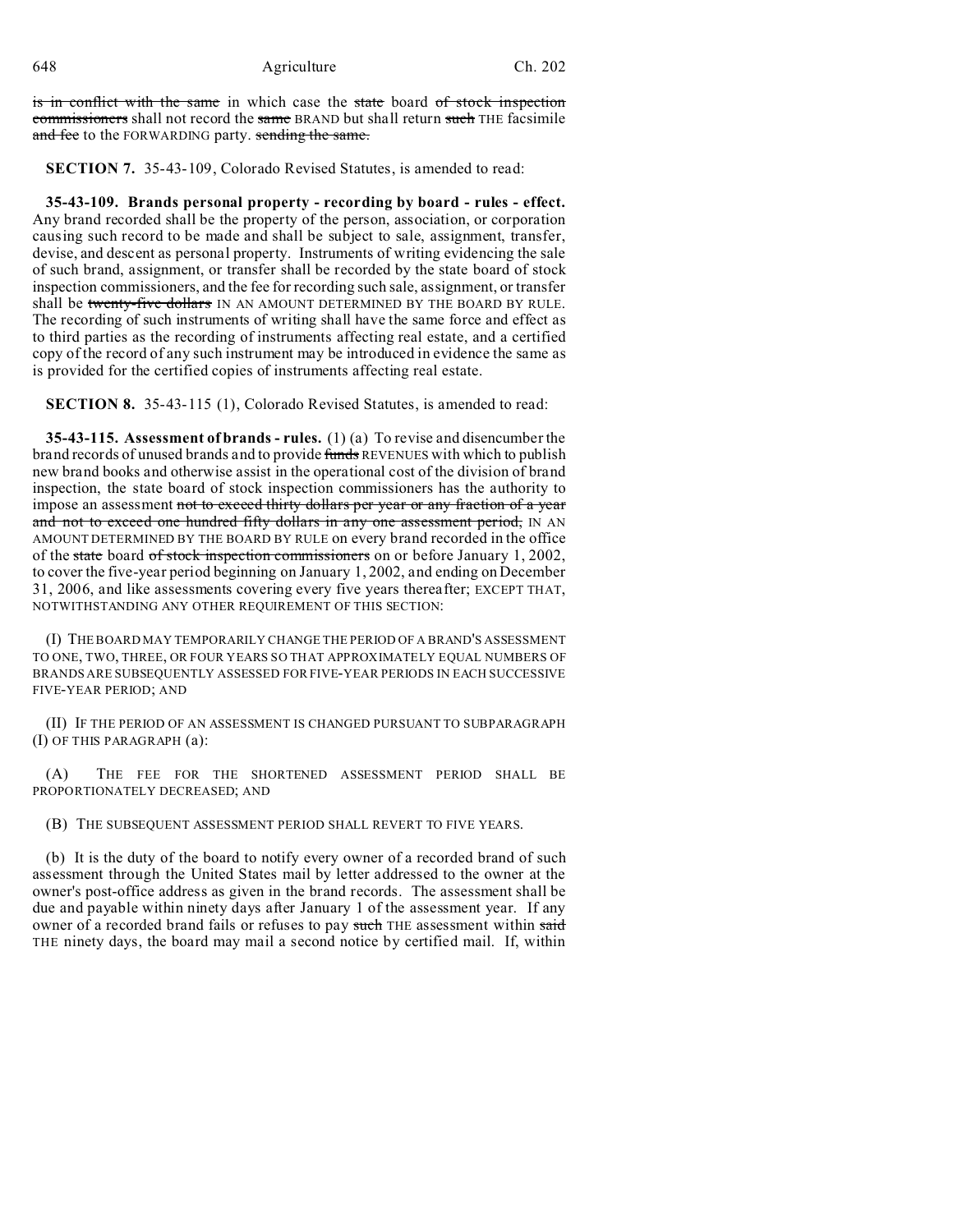ninety days after the second mailing, any owner of a recorded brand fails or refuses to pay such assessment, such THE brand shall be cancelled from the valid registry of livestock brands in the office of the state board of stock inspection commissioners and may be reissued and recorded as a new brand after the expiration of three years from the date of such cancellation. The state board of stock inspection commissioners shall give a receipt for any such payment.

**SECTION 9.** 35-44-106, Colorado Revised Statutes, is amended to read:

**35-44-106. Proceeds of sale - rules.** The brand inspector making the sale of such estray shall return the proceeds of such sale to the state board of stock inspection commissioners, who shall pay the expenses incurred in taking into custody, holding, advertising, and selling such animal, and place the balance in the estray fund of said board, making a record of the same, showing the marks and brands and other means of identification of said animal, and giving the amount realized from the sale of same, which record shall be open to the inspection of the public. Should the owner of any estray which THAT has been sold be found within three years after the sale of such animal, the net amount received from the sale of said estray, less a sum determined by the board not to exceed ten dollars BY RULE, for each estray, to be retained by the state board, of stock inspection commissioners, shall be paid to said owner upon his THE OWNER proving ownership to the satisfaction of the state board. of stock inspection commissioners.

**SECTION 10.** 35-44-113, Colorado Revised Statutes, is amended to read:

**35-44-113. Publication of notice - sale - rules.** If the owners of any animals or livestock found abandoned or neglected, as provided for in section 35-44-112, are unknown to the state board of stock inspection commissioners, its officers, or agents, the notice required by section 35-44-112 shall be given by publishing the same as provided for in the case of animals or livestock taken up as estrays. If the owner is not found in ten days from AFTER the date of the first publication of said THE notice, said THE animals or livestock may be sold. The proceeds, after deducting all expenses of such care, provision, and sale, less a sum determined by the board not to exceed ten dollars BY RULE, for each animal sold, to be retained by the state board, of stock inspection commissioners, shall be turned into CREDITED TO the estray fund of said THE board, subject to the provisions of the law controlling the distribution of said THE fund. The amount determined by the board retained for each animal sold shall be turned into CREDITED TO the brand inspection fund, of said board, subject to the provisions of the law controlling the distribution of said THE brand inspection fund.

**SECTION 11.** 35-50-107 (1), Colorado Revised Statutes, is amended to read:

**35-50-107. Inspection fee - range movements.** (1) In addition to the funds now provided by law to provide the state board of stock inspection commissioners with sufficient funds with which to meet and defray expenses, it is the duty of brand inspectors appointed by said THE board to collect a fee of not to exceed one cent per head IN AN AMOUNT DETERMINED BY THE BOARD BY RULE on each sheep inspected in sheep inspection districts. The fee collected shall be reported and transmitted to the state board, of stock inspection commissioners, at such time and in such way as regulations THE BOARD'S RULES may require.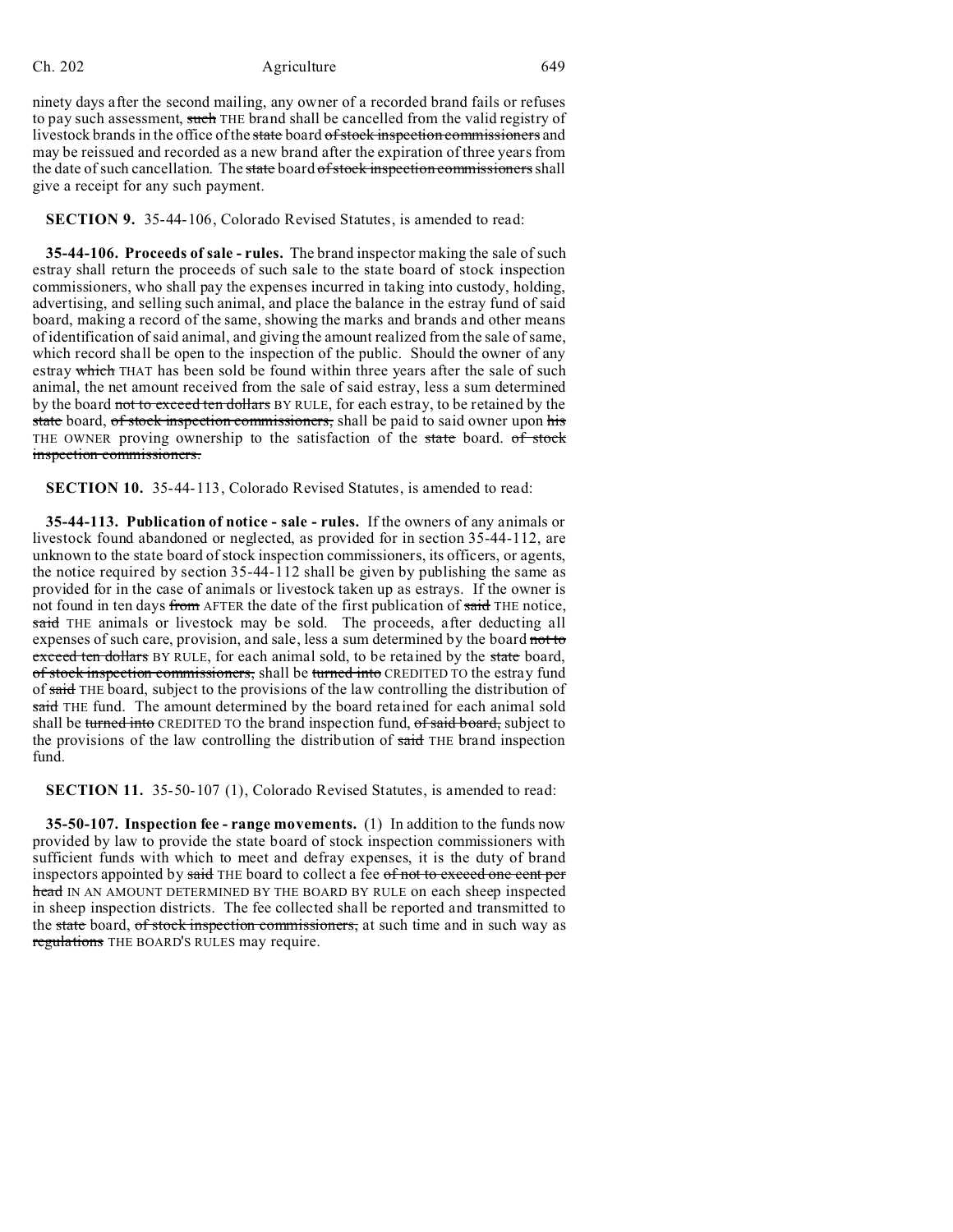# **SECTION 12.** 35-53-101 (2), Colorado Revised Statutes, is amended to read:

**35-53-101. Brand inspection fee - minimum fee - rules - waiver permit.** (2) When any individual, firm, association, partnership, or corporation, referred to in this article as "person", who owns or has had under his control by lease or grazing permit for not less than five years a headquarters ranch or farm and who moves any cattle, horses, or mules from such THE headquarters place to another grazing or feeding ground which THAT is also owned by such THE person or which THAT has been controlled by lease or by grazing permit for not less than five years by such THE person, or when such THE person moves any cattle, horses, or mules from such THE grazing or feeding ground within this state to his THE PERSON'S headquarters ranch or farm in this state, such THE person, upon payment of a fee in the AN amount of twenty-five dollars DETERMINED BY THE BOARD BY RULE, may apply to the state board of stock inspection commissioners for and may be granted a brand inspection fee waiver permit, irrespective of the fact such headquarters ranch or farm and such THE other grazing or feeding grounds exceed seventy-five miles from the point of origin provided for in section  $35-53-105$  (4) (f) or that said THE grazing or feeding grounds are outside this state. If such THE brand inspection fee waiver permit is granted by the state board of stock inspection commissioners, it shall entitle the permittee to move cattle, horses, and mules for grazing or feeding purposes, with no change of ownership involved, between such THE headquarters ranch or farm and such THE other grazing or feeding grounds, with no charge for brand inspection and no collection of a beef board fee. If such THE livestock are moved outside this state, the permittee shall guarantee that, if, for any reason, the livestock are not returned to the Colorado ranch or farm, the permittee will immediately pay the required brand inspection and beef board fee to the state board. of stock inspection commissioners.

**SECTION 13.** 35-53-129 (1), Colorado Revised Statutes, is amended to read:

**35-53-129. Permanent permit for rodeo and other horses - rules.** (1) Competition horses, other than contractor-owned bucking horses, that are used in rodeo and horse show competitions, registered breed show horses, racehorses, special drill and pleasure horses, and Colorado farm or ranch work or saddle horses shall be eligible to receive a permanent transportation permit that shall be valid for both interstate and intrastate movement if positive proof of ownership is established to the state board of stock inspection commissioners or a duly authorized Colorado brand inspector. Upon completion of an application form, approved by the state board, of stock inspection commissioners, which shall give a thorough physical description showing all brands, no brands, tattoos, or other characteristics carried by the horse, accompanied by a copy of the brand inspection certificate and a transportation permit fee regulated IN AN AMOUNT DETERMINED by the board of not more than twenty dollars BY RULE made payable to the state board of stock inspection commissioners, a permanent hauling transportation permit shall be issued that shall be good for the life of the horse unless a change of ownership takes place, in which case the permit will become void. The new owner may make application for permit by the same full compliance as the prior owner. Any person fraudulently using a transportation permit issued under this section commits a class 3 misdemeanor and shall be punished as provided in section 18-1.3-501, C.R.S.

**SECTION 14.** 35-53-130 (1), Colorado Revised Statutes, is amended to read: